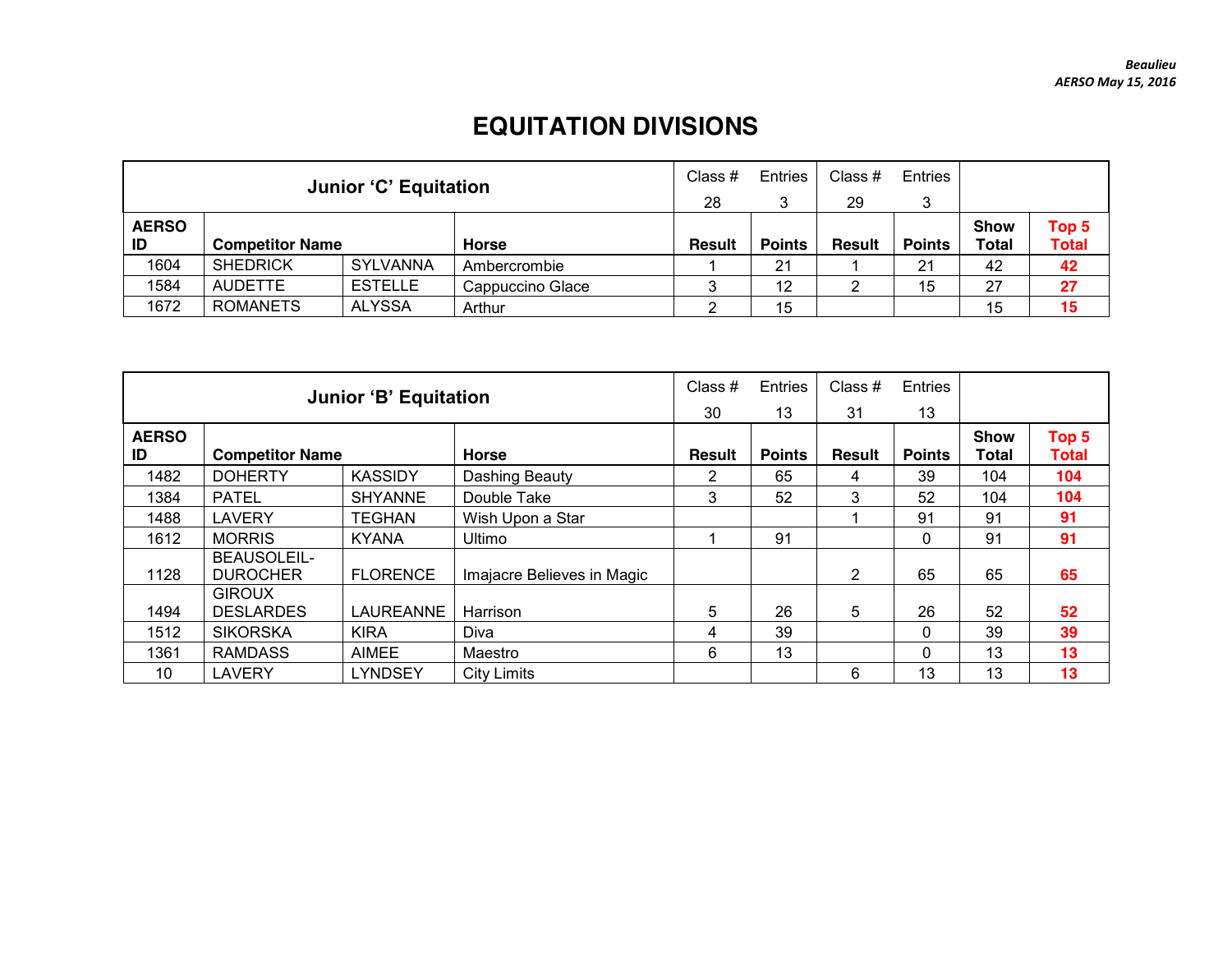|                    |                                | <b>Junior 'A' Equitation</b> |                         | Class $#$     | Entries<br>8  | Class #<br>2  | Entries<br>8  |                             |                       |
|--------------------|--------------------------------|------------------------------|-------------------------|---------------|---------------|---------------|---------------|-----------------------------|-----------------------|
| <b>AERSO</b><br>ID | <b>Competitor Name</b>         |                              | <b>Horse</b>            | <b>Result</b> | <b>Points</b> | <b>Result</b> | <b>Points</b> | <b>Show</b><br><b>Total</b> | Top 5<br><b>Total</b> |
| 1273               | <b>GAUL</b>                    | <b>JULIA</b>                 | Escamilio               | 3             | 32            | 2             | 40            | 72                          | 72                    |
| 1066               | <b>GRUENWALD</b>               | <b>ELIZABETH</b>             | Valentino               |               | 56            | 5             | 16            | 72                          | 72                    |
| 1141               | <b>PARENT</b>                  | LAURIE-JADE                  | Farrel                  | 5             | 16            |               | 56            | 72                          | 72                    |
| 1345               | <b>URQUHART</b>                | <b>SAVANNAH</b>              | <b>Mischief Managed</b> | 2             | 40            |               |               | 40                          | 40                    |
| 1527               | <b>LAPOINTE</b>                | <b>TEHA</b>                  | Webster                 | 4             | 24            | 6             | 8             | 32                          | 32                    |
|                    | <b>DAOUST</b>                  |                              |                         |               |               |               |               |                             |                       |
| 943                | <b>CREVIER</b>                 | <b>EMILIE</b>                | French Riviera          |               |               | 3             | 32            | 32                          | 32                    |
| 1453               | <b>CONWAY</b><br><b>MARLIE</b> |                              | Midnight Magic          |               |               | 4             | 24            | 24                          | 24                    |

|                    |                        | <b>Sandridge Pony Medal Class</b> |                  | Class $#$     | <b>Entries</b> |                      |                                  |
|--------------------|------------------------|-----------------------------------|------------------|---------------|----------------|----------------------|----------------------------------|
|                    |                        |                                   | 32               |               |                |                      |                                  |
| <b>AERSO</b><br>ID | <b>Competitor Name</b> |                                   | <b>Horse</b>     | <b>Result</b> | <b>Points</b>  | <b>Show</b><br>Total | Top <sub>5</sub><br><b>Total</b> |
| 1604               | <b>SHEDRICK</b>        | <b>SYLVANNA</b>                   | Ambercrombie     |               | 49             | 49                   | 49                               |
| 1306               | <b>NICKSON</b>         | <b>ASHLEY</b>                     | Coco             | 2             | 35             | 35                   | 35                               |
| 1482               | <b>DOHERTY</b>         | <b>KASSIDY</b>                    | Dashing Beauty   | 3             | 28             | 28                   | 28                               |
| 1294               | <b>TREMBLAY</b>        | EVE.                              | <b>Maverick</b>  | 4             | 21             | 21                   | 21                               |
| 1462               | <b>ETHIER</b>          | <b>MELODIE</b>                    | A Second Glance  | 5             | 14             | 14                   | 14                               |
| 1488               | <b>LAVERY</b>          | <b>TEGHAN</b>                     | Wish Upon a Star | 6             |                |                      |                                  |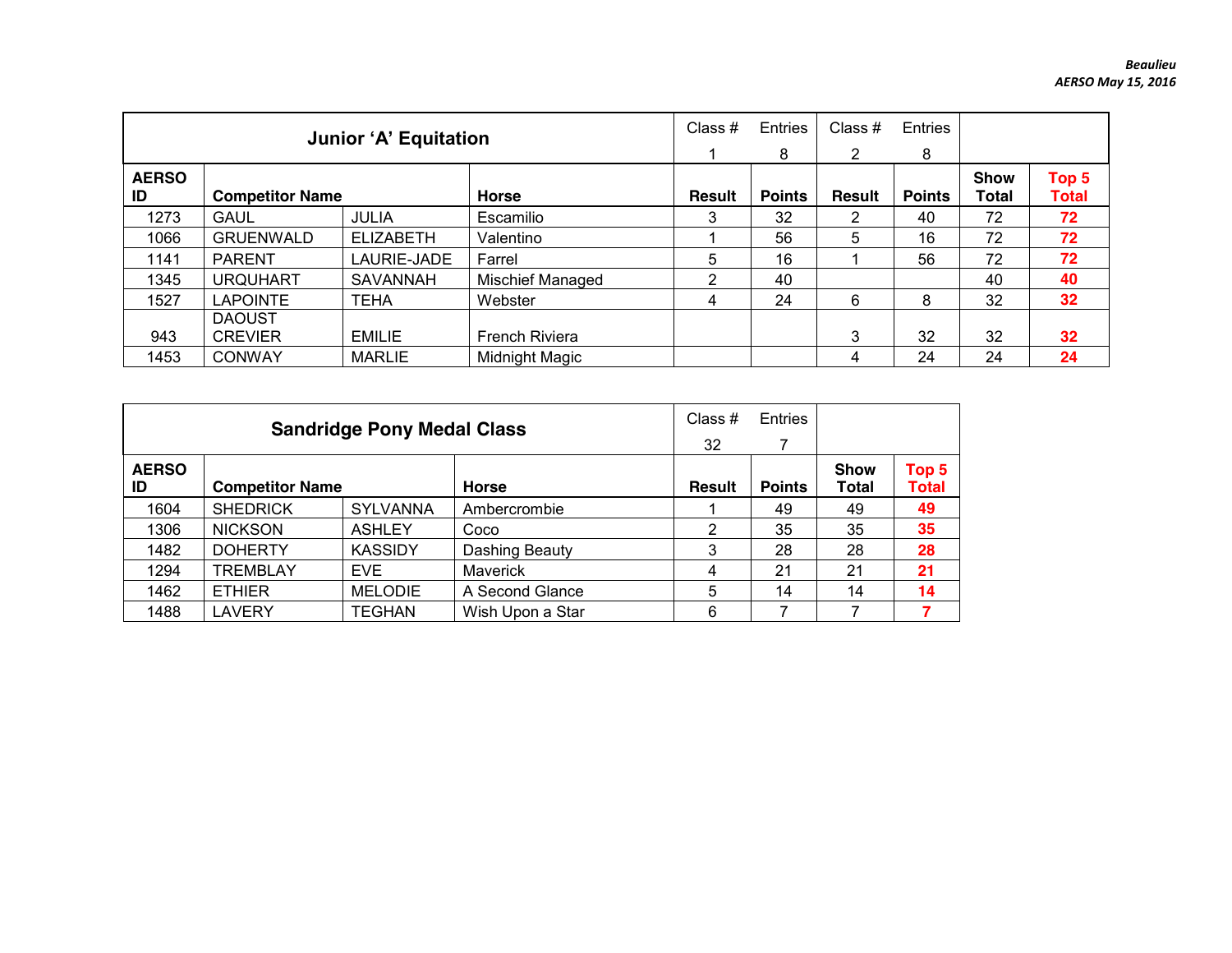|                    |                        | <b>Sandridge Medal Class</b> |                         | Class $#$<br>11 | Entries<br>9  |                      |                       |
|--------------------|------------------------|------------------------------|-------------------------|-----------------|---------------|----------------------|-----------------------|
| <b>AERSO</b><br>ID | <b>Competitor Name</b> |                              | <b>Horse</b>            | <b>Result</b>   | <b>Points</b> | <b>Show</b><br>Total | Top 5<br><b>Total</b> |
| 438                | <b>BRAZEAU</b>         | <b>MARIE EVE</b>             | Prima Donna HGF         |                 | 63            | 63                   | 63                    |
| 1273               | <b>GAUL</b>            | <b>JULIA</b>                 | Escamilio               | 2               | 45            | 45                   | 45                    |
| 1527               | <b>LAPOINTE</b>        | Teha                         | Webster                 | 3               | 36            | 36                   | 36                    |
| 939                | <b>GARCEAU</b>         | <b>CHLOE</b>                 | Churchill               | 4               | 27            | 27                   | 27                    |
| 1345               | <b>URQUHART</b>        | SAVANNAH                     | <b>Mischief Managed</b> | 5               | 18            | 18                   | 18                    |
| 1218               | <b>FRANCE</b>          | <b>ARIANE</b>                | Calendar Girl           | 6               | 9             | 9                    | 9                     |

|                                              |                 | <b>Amateur Equitation</b> |                   | Class #<br>6  | Entries<br>$\overline{4}$ | Class #       | Entries<br>4  |                      |                       |
|----------------------------------------------|-----------------|---------------------------|-------------------|---------------|---------------------------|---------------|---------------|----------------------|-----------------------|
| <b>AERSO</b><br><b>Competitor Name</b><br>ID |                 |                           | <b>Horse</b>      | <b>Result</b> | <b>Points</b>             | <b>Result</b> | <b>Points</b> | <b>Show</b><br>Total | Top 5<br><b>Total</b> |
| 939                                          | <b>GARCEAU</b>  | <b>CHLOE</b>              | Churchill         |               | 20                        |               | 28            | 48                   | 48                    |
| 98                                           | <b>PASQUINI</b> | <b>REBECCA</b>            | Rio's Radiant     |               | 28                        |               | 16            | 44                   | 44                    |
| 438                                          | <b>BRAZEAU</b>  | <b>MARIE EVE</b>          | Prima Donna HGF   |               | 16                        |               | 20            | 36                   | 36                    |
| 1621                                         | ARNOLD          | <b>KAYLA</b>              | Lunnson Poco Pine |               | 12                        |               |               | 12                   | 12                    |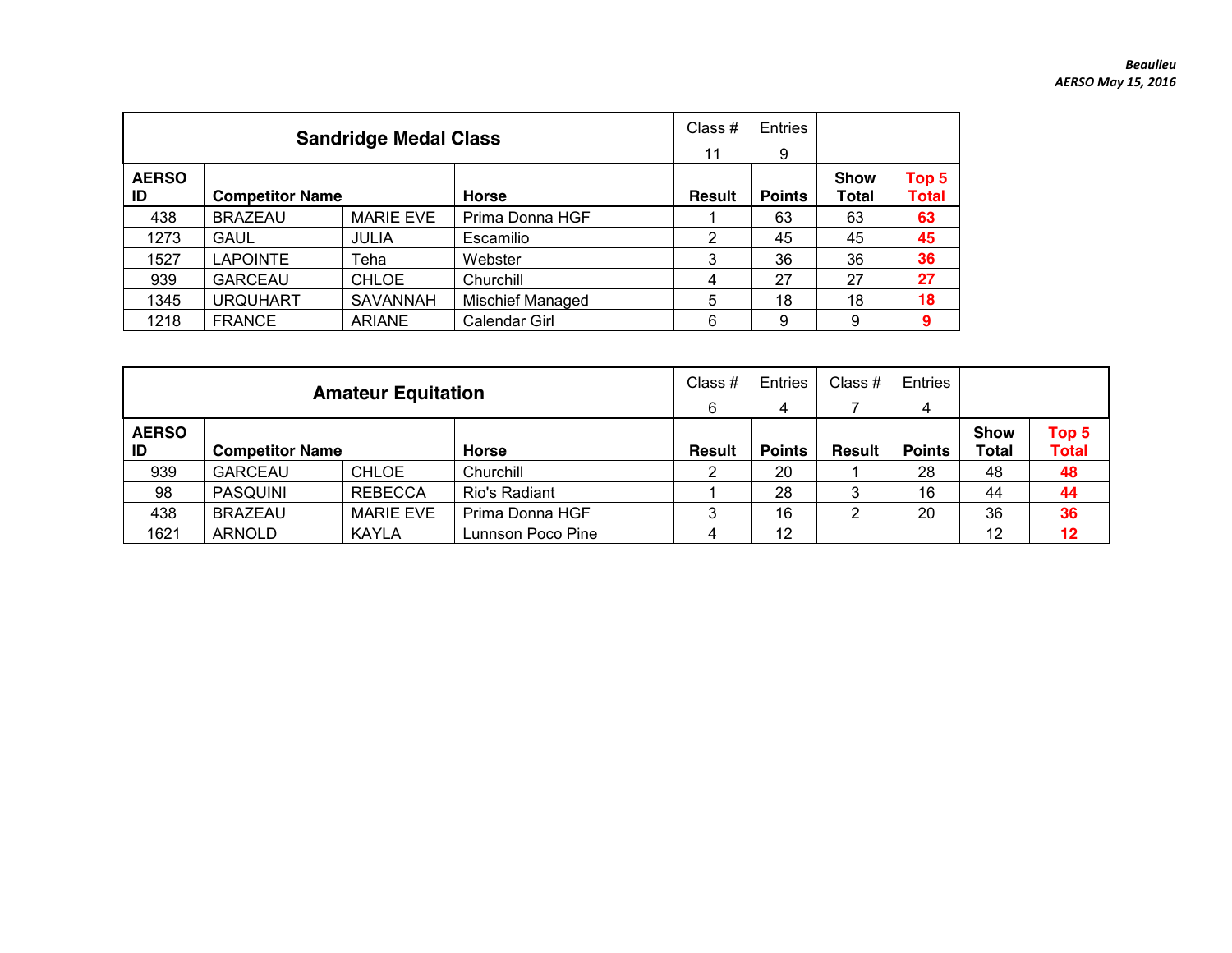## **HUNTER DIVISIONS**

|                    |                        | Modified Jr/Am Hunter 2'9" |                          | Class #       | Entries       | Class $#$     | Entries       | Class #       | Entries       |                      |                       |
|--------------------|------------------------|----------------------------|--------------------------|---------------|---------------|---------------|---------------|---------------|---------------|----------------------|-----------------------|
|                    |                        |                            |                          |               |               | 13            |               | 14            |               |                      |                       |
| <b>AERSO</b><br>ID | <b>Competitor Name</b> |                            | <b>Horse</b>             | <b>Result</b> | <b>Points</b> | <b>Result</b> | <b>Points</b> | <b>Result</b> | <b>Points</b> | <b>Show</b><br>Total | Top 5<br><b>Total</b> |
|                    | <b>GIROUX</b>          |                            |                          |               |               |               |               |               |               |                      |                       |
| 1494               | <b>DESLARDES</b>       | LAUREANNE                  | Harrison                 |               | 49            | 2             | 35            | 2             | 35            | 119                  | 119                   |
| 1588               | <b>RUDGE</b>           | <b>KATHERINE</b>           | Eastern Rain             |               | 21            | 5             | 14            |               | 49            | 84                   | 84                    |
| 1612               | <b>MORRIS</b>          | <b>KYANA</b>               | Ultimo                   | ົ             | 35            |               | 49            |               |               | 84                   | 84                    |
| 940                | <b>RUZILO</b>          | <b>FELICIA</b>             | <b>Coming Attraction</b> | Э             | 28            | 3             | 28            | 5             | 14            | 70                   | 70                    |
| 965                | <b>ARSENAULT</b>       | <b>SANDRINE</b>            | Lionheart                | 6             |               | 4             | 21            | 3             | 28            | 56                   | 56                    |
| 1480               | <b>SEGUIN</b>          | <b>SIMON</b>               | <b>Rich Girl</b>         | 5             | 14            | 6             |               | 6             |               | 28                   | 28                    |
| 1575               | LEBLANC                | <b>NATHALIE</b>            | Full Cool                |               |               |               |               | 4             | 21            | 21                   | 21                    |

|                              |                                                   | <b>Small Pony Hunter</b> |                | Class #       | <b>Entries</b> | Class $#$     | <b>Entries</b> | Class #       | Entries       |              |              |
|------------------------------|---------------------------------------------------|--------------------------|----------------|---------------|----------------|---------------|----------------|---------------|---------------|--------------|--------------|
|                              |                                                   |                          |                |               |                | 23            |                | 24            |               |              |              |
| <b>AERSO</b>                 |                                                   |                          |                |               |                |               |                |               |               | <b>Show</b>  | Top 5        |
| ID<br><b>Competitor Name</b> |                                                   |                          | Horse          | <b>Result</b> | <b>Points</b>  | <b>Result</b> | <b>Points</b>  | <b>Result</b> | <b>Points</b> | <b>Total</b> | <b>Total</b> |
| 1482                         | <b>DOHERTY</b>                                    | <b>KASSIDY</b>           | Dashing Beauty |               | 49             |               | 28             |               | 35            | 112          | 112          |
| 1604                         | <b>SHEDRICK</b>                                   | SYLVANNA                 | Ambercrombie   |               | 28             |               | 49             |               | 14            | 91           | 91           |
| 1691                         | <b>BRUNET</b>                                     | <b>SUZIE</b>             | Veto Power     |               | 35             |               | 21             |               | 28            | 84           | 84           |
| 1488                         | <b>AVERY</b><br><b>TEGHAN</b><br>Wish Upon a Star |                          |                |               | 14             |               |                |               | 49            | 63           | 63           |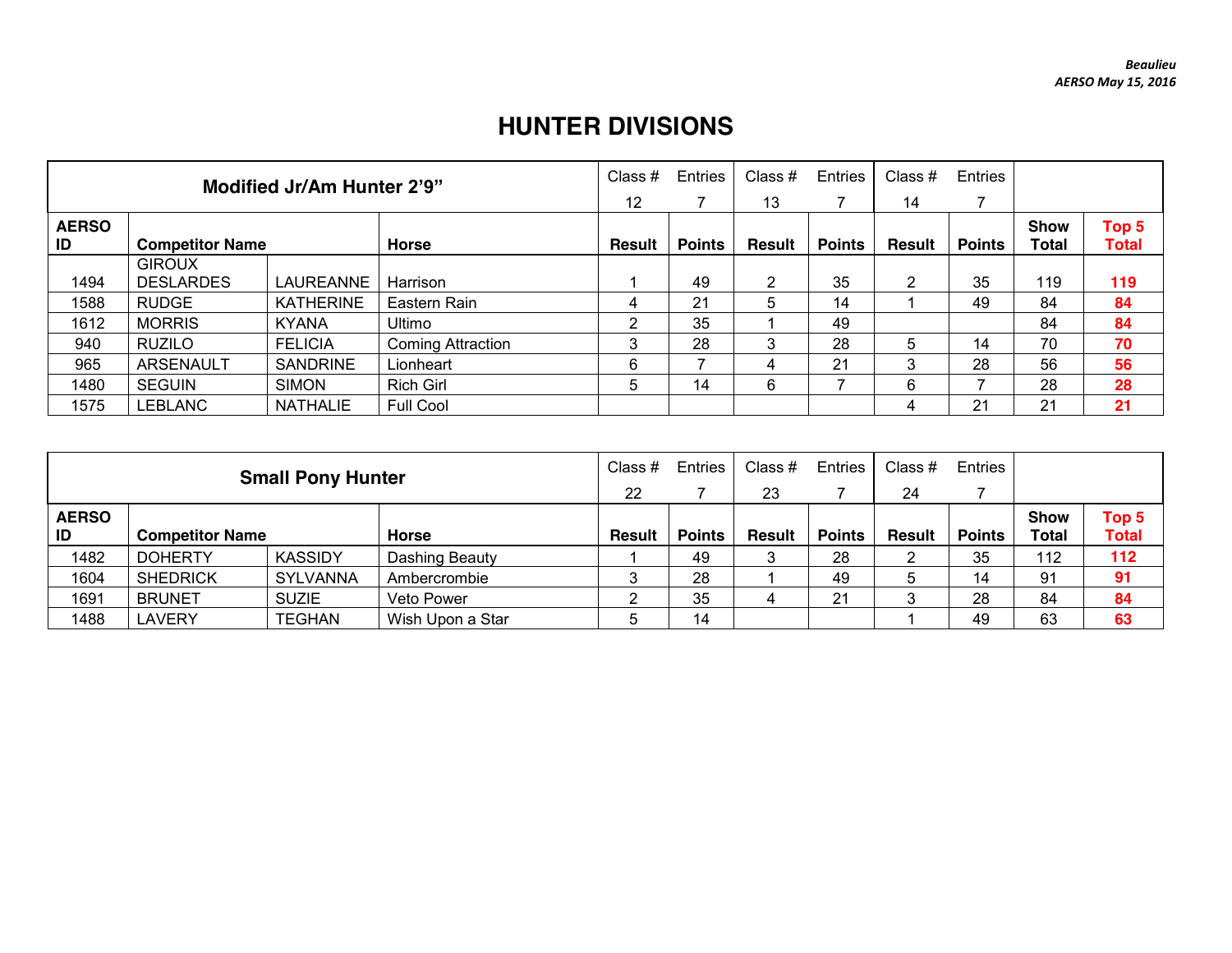|                                                    |                        | <b>Medium Pony Hunter</b> |                  | Class $#$<br>22 | Entries       | Class #<br>23 | Entries       | Class #<br>24 | Entries       |                             |                                  |
|----------------------------------------------------|------------------------|---------------------------|------------------|-----------------|---------------|---------------|---------------|---------------|---------------|-----------------------------|----------------------------------|
| <b>AERSO</b><br>ID                                 | <b>Competitor Name</b> |                           | <b>Horse</b>     | <b>Result</b>   | <b>Points</b> | <b>Result</b> | <b>Points</b> | Result        | <b>Points</b> | <b>Show</b><br><b>Total</b> | Top <sub>5</sub><br><b>Total</b> |
| 1557                                               | WHELAN                 | <b>MADELIN</b>            | Captain Casanova |                 | 21            |               | 35            |               |               | 56                          | 56                               |
| 1672<br><b>ROMANETS</b><br><b>ALYSSA</b><br>Arthur |                        |                           |                  |                 |               |               | 4             | 21            | 21            | 21                          |                                  |

|                              |                  | <b>Large Pony Hunter</b> |                 | Class $#$<br>25 | Entries       | Class $#$     | <b>Entries</b> | Class #       | Entries       |              |              |
|------------------------------|------------------|--------------------------|-----------------|-----------------|---------------|---------------|----------------|---------------|---------------|--------------|--------------|
|                              |                  |                          |                 |                 | 4             | 26            | 4              | 27            | 4             |              |              |
| <b>AERSO</b>                 |                  |                          |                 |                 |               |               |                |               |               | <b>Show</b>  | Top 5        |
| ID<br><b>Competitor Name</b> |                  |                          | <b>Horse</b>    | <b>Result</b>   | <b>Points</b> | <b>Result</b> | <b>Points</b>  | <b>Result</b> | <b>Points</b> | <b>Total</b> | <b>Total</b> |
| 1294                         | <b>TREMBLAY</b>  | <b>EVE</b>               | <b>Maverick</b> |                 | 28            |               | 28             |               | 28            | 84           | 84           |
| 965                          | <b>ARSENAULT</b> | <b>SANDRINE</b>          | Coco Chanel     |                 | 20            |               | 20             |               | 12            | 52           | 52           |
| 1594                         | <b>SIMARD</b>    | <b>CLARA</b>             | A Second Glance | ົ               | 16            | 3             | 16             | n             | 20            | 52           | 52           |
| 10                           | _AVERY           | LYNDSEY                  | City Limits     |                 | 12            | 4             | 12             | 3             | 16            | 40           | 40           |

|                                              |                    | <b>Baby Green Hunter</b> |                          | Class #       | <b>Entries</b> | Class #       | Entries       | Class #       | Entries       |                             |                       |
|----------------------------------------------|--------------------|--------------------------|--------------------------|---------------|----------------|---------------|---------------|---------------|---------------|-----------------------------|-----------------------|
|                                              |                    |                          |                          |               |                | 19            |               | 20            | ົ             |                             |                       |
| <b>AERSO</b><br>ID<br><b>Competitor Name</b> |                    |                          | <b>Horse</b>             | <b>Result</b> | <b>Points</b>  | <b>Result</b> | <b>Points</b> | <b>Result</b> | <b>Points</b> | <b>Show</b><br><b>Total</b> | Top 5<br><b>Total</b> |
| 1668                                         | <b>GALLANT</b>     | LAURENCE                 | Anime                    |               | 14             | _             | 10            |               | 14            | 38                          | 38                    |
| 1410                                         | <b>DESMARCHAIS</b> | KELLY-<br><b>ANNE</b>    | <b>Obviously Diamond</b> |               |                |               | 14            | ົ             | 10            | 24                          | 24                    |